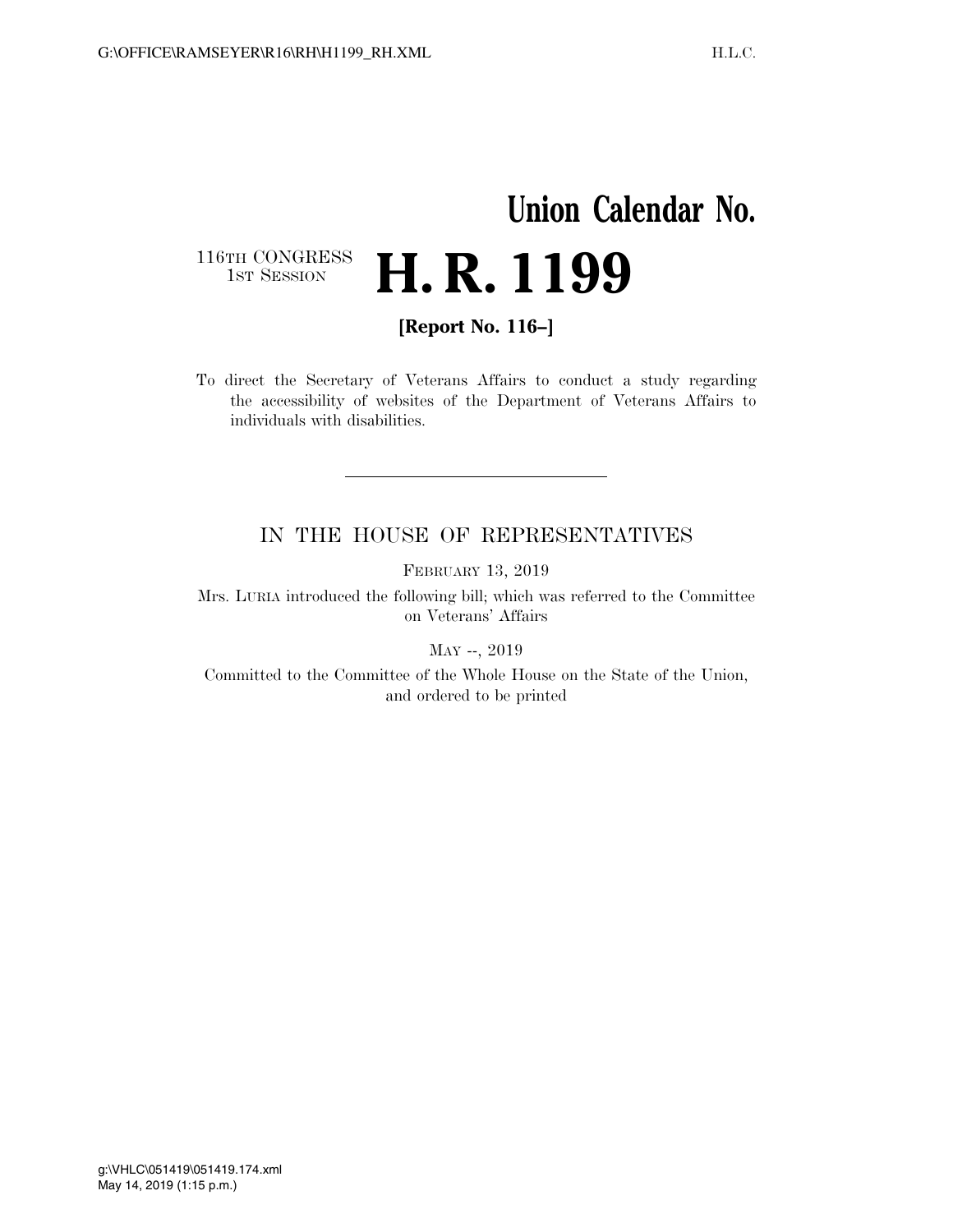## **A BILL**

To direct the Secretary of Veterans Affairs to conduct a study regarding the accessibility of websites of the Department of Veterans Affairs to individuals with disabilities.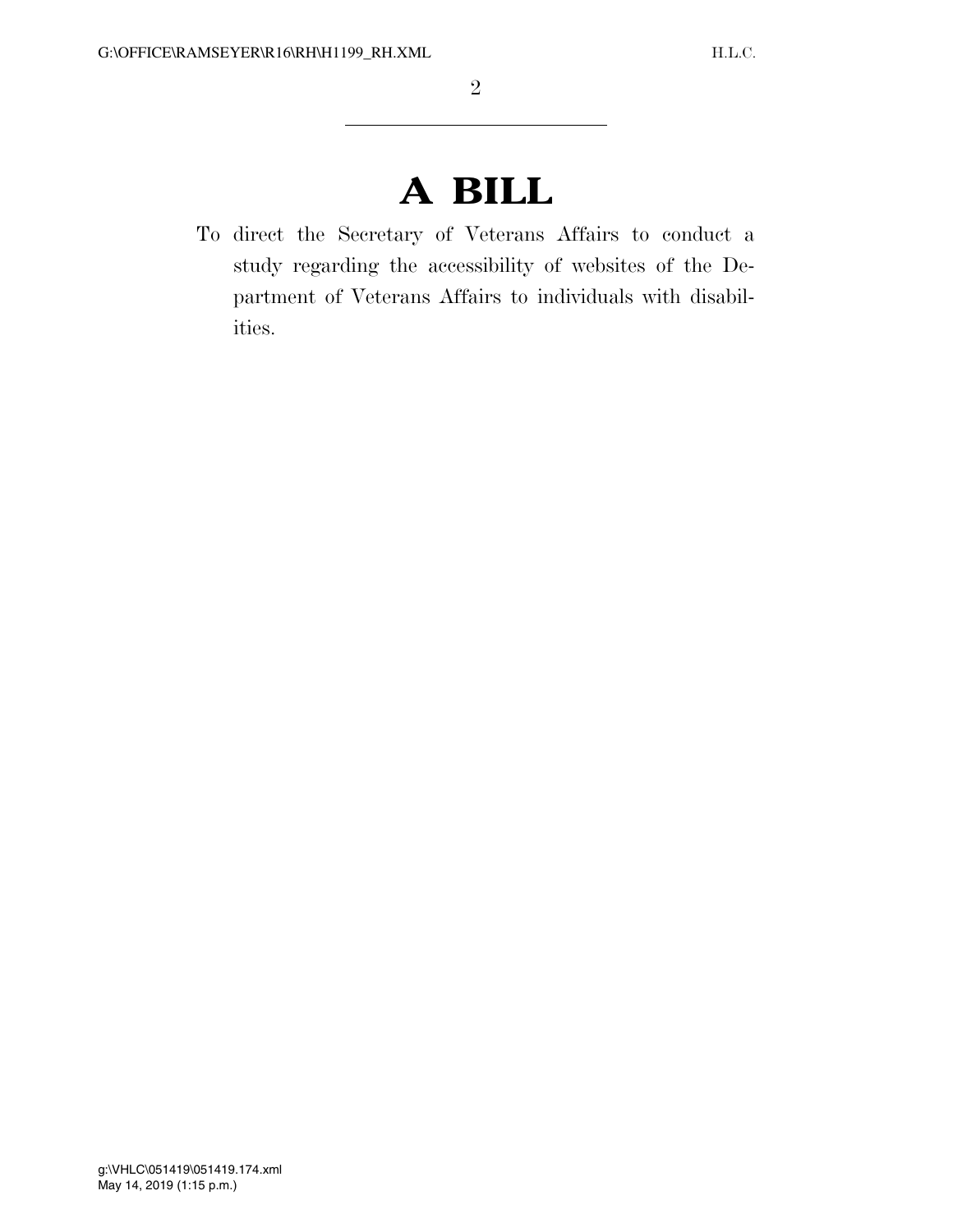*Be it enacted by the Senate and House of Representa- tives of the United States of America in Congress assembled,*  **SECTION 1. SHORT TITLE.**  This Act may be cited as the ''VA Website Accessi- bility Act of 2019''. **SEC. 2. STUDY REGARDING THE ACCESSIBILITY OF WEBSITES OF THE DEPARTMENT OF VET- ERANS AFFAIRS TO INDIVIDUALS WITH DIS-ABILITIES.** 

 (a) STUDY.—Not later than 180 days after the date of the enactment of this Act, the Secretary of Veterans Affairs shall examine all websites (including attached files and web-based applications) of the Department of Vet- erans Affairs to determine whether such websites are ac- cessible to individuals with disabilities in accordance with section 508 of the Rehabilitation Act of 1973 (29 U.S.C. 794d).

 (b) REPORT.—Not later than 90 days after com- pleting the study under subsection (a), the Secretary shall submit a report to Congress regarding such study. The report shall include the following:

22 (1) A list of each website, file, or web-based ap- plication described in subsection (a) that is not ac-cessible to individuals with disabilities in accordance